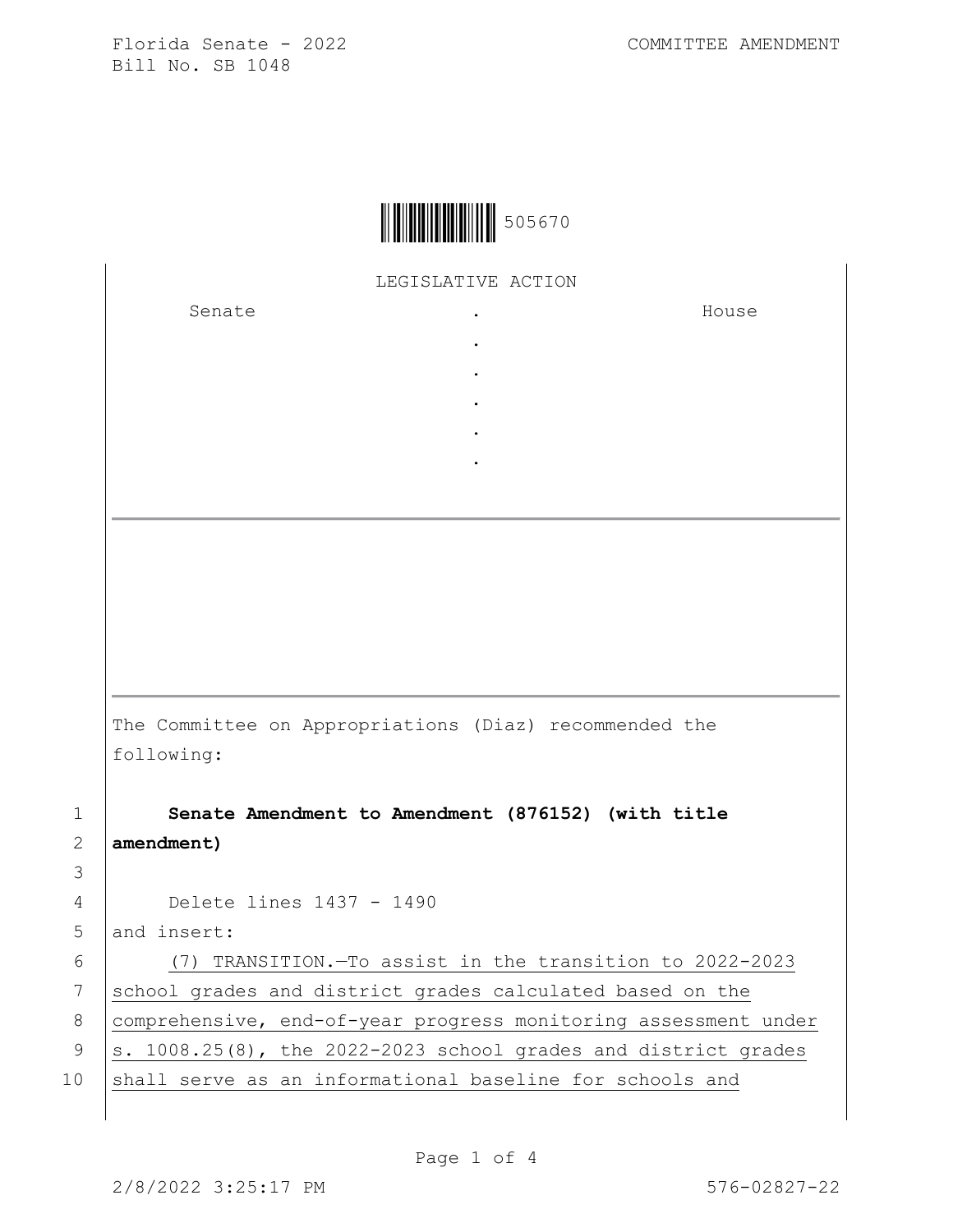

| 11 | districts to work toward improved performance in future years.    |
|----|-------------------------------------------------------------------|
| 12 | Accordingly, notwithstanding any other provision of law:          |
| 13 | (a) Due to the absence of learning gains data in the 2022-        |
| 14 | 2023 school year, the initial school grading scale for the 2022-  |
| 15 | 2023 informational baseline grades shall be set so that the       |
| 16 | percentage of schools that earn an "A," "B," "C," "D," and "F"    |
| 17 | is statistically equivalent to the 2021-2022 school grades        |
| 18 | results. When learning gains data become available in the 2023-   |
| 19 | 2024 school year, the State Board of Education shall review the   |
| 20 | school grading scale and determine if the scale should be         |
| 21 | adjusted.                                                         |
| 22 | (b) A school may not be required to select and implement a        |
| 23 | turnaround option pursuant to s. 1008.33 in the 2023-2024 school  |
| 24 | year based on the school's 2022-2023 grade. The benefits of s.    |
| 25 | 1008.33(4)(c), relating to a school being released from           |
| 26 | implementation of the turnaround option, and s. $1008.33(4)(d)$ , |
| 27 | relating to a school implementing strategies identified in its    |
| 28 | school improvement plan, apply to a school using turnaround       |
| 29 | options pursuant to s. 1008.33 which improves to a grade of "C"   |
| 30 | or higher during the 2022-2023 school year.                       |
| 31 | (c) A school or approved provider under s. 1002.45 which          |
| 32 | receives the same or lower school grade for the 2022-2023 school  |
| 33 | year compared to the 2021-2022 school year is not subject to      |
| 34 | sanctions or penalties that would otherwise occur as a result of  |
| 35 | the 2022-2023 school grade or rating. A charter school system or  |
| 36 | school district designated as high performing may not lose the    |
| 37 | designation based on the 2022-2023 school grades of any of the    |
| 38 | schools within the charter school system or school district or    |
| 39 | based on the 2022-2023 district grade, as applicable.             |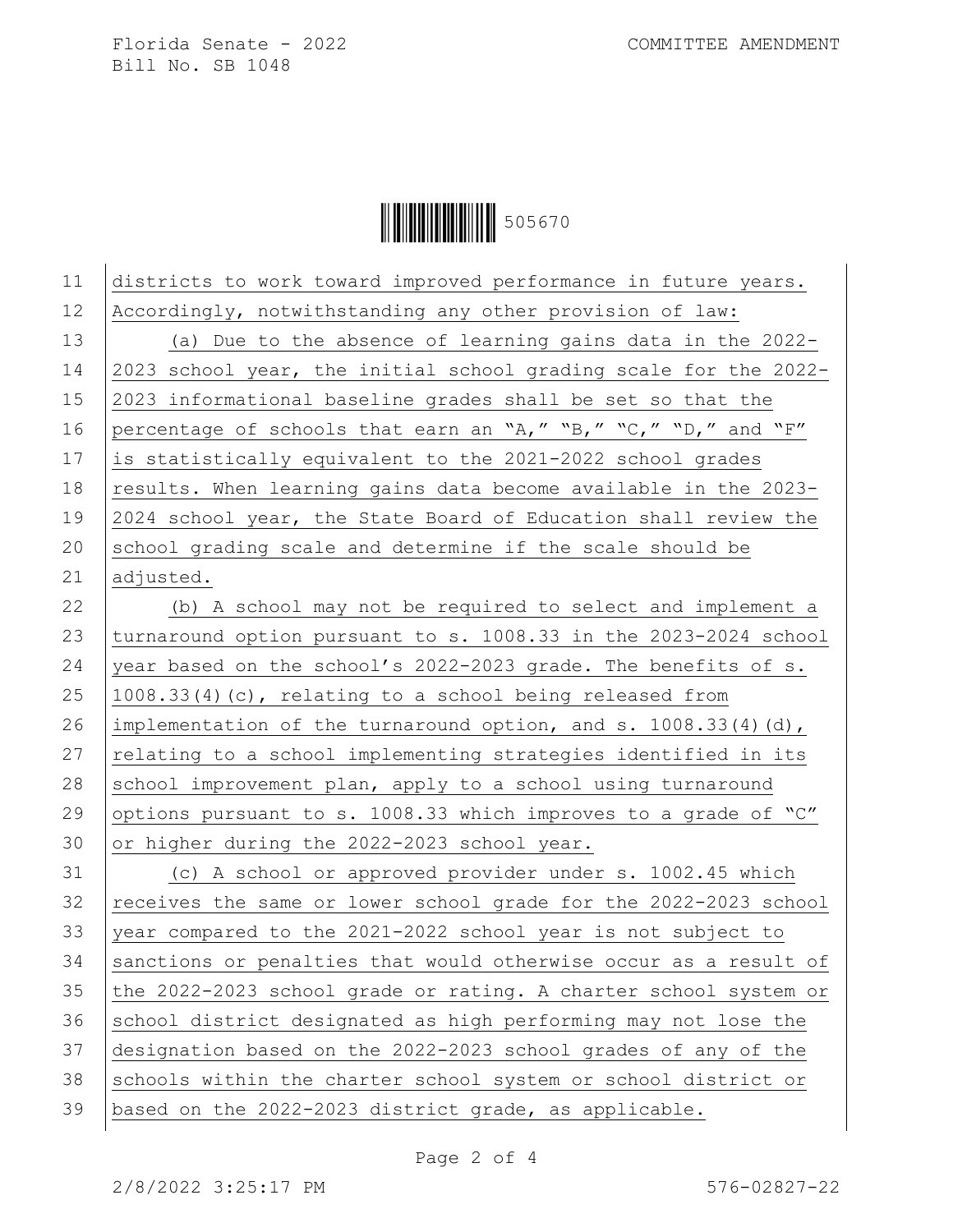|--|--|

| 40 |                                                                  |
|----|------------------------------------------------------------------|
|    | (d) For purposes of determining grade 3 retention pursuant       |
| 41 | to s. 1008.25(5) and high school graduation pursuant to s.       |
| 42 | 1003.4282, student performance on the 2022-2023 comprehensive,   |
| 43 | end-of-year progress monitoring assessment under s. 1008.25(8)   |
| 44 | shall be linked to 2021-2022 student performance expectations.   |
| 45 | In addition to the good cause exemptions under s. 1008.25(6), a  |
| 46 | student may be promoted to grade 4 for the 2023-2024 school year |
| 47 | if the student demonstrates an acceptable level of performance   |
| 48 | through means reasonably calculated by the school district to    |
| 49 | provide reliable evidence of the student's performance.          |
| 50 |                                                                  |
| 51 | This subsection is repealed July 1, 2025.                        |
| 52 | Section 15. Subsection (7) is added to section 1008.341,         |
| 53 | Florida Statutes, to read:                                       |
| 54 | 1008.341 School improvement rating for alternative               |
| 55 | schools.-                                                        |
| 56 | (7) TRANSITION. - Due to the absence of learning gains data      |
| 57 | in the 2022-2023 school year, school improvement ratings will    |
| 58 | not be calculated for the 2022-2023 school year. When learning   |
| 59 | gains data become available in the 2023-2024 school year, the    |
| 60 | State Board of Education shall set the scale for the             |
| 61 | "Commendable," "Maintaining," and "Unsatisfactory" ratings       |
| 62 | pursuant to rule. This subsection is repealed July 1, 2025.      |
| 63 |                                                                  |
| 64 | ================= T I T L E A M E N D M E N T ================   |
| 65 | And the title is amended as follows:                             |
| 66 | Delete lines 1566 - 1574                                         |
| 67 | and insert:                                                      |
| 68 | district grade, as applicable; providing a transition            |
|    |                                                                  |